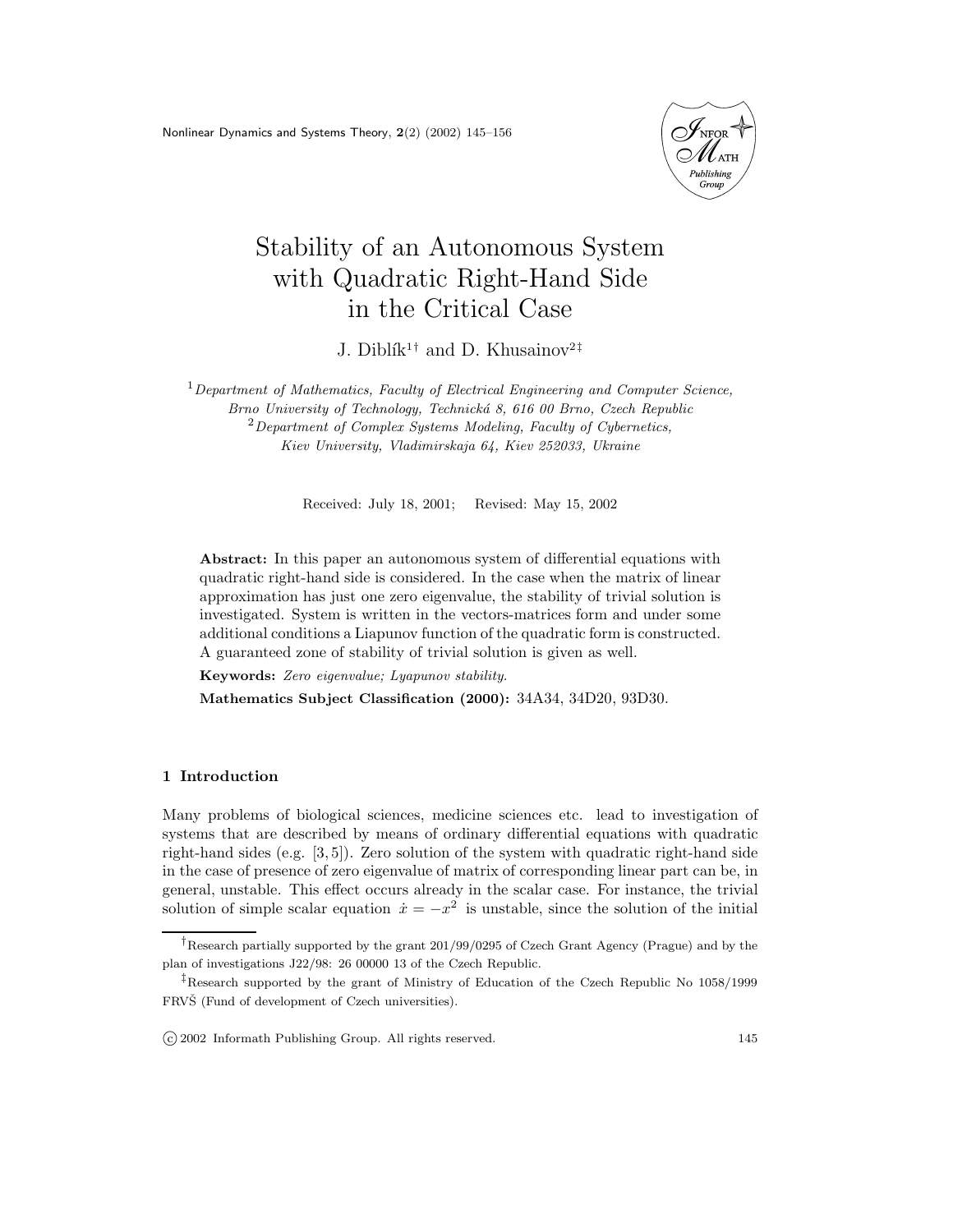problem  $x(t_0) = x_0$ , given by formula  $x(t) = 1/(t - t_0 + x_0^{-1})$  has, in the case  $x_0 < 0$ , a limit  $\lim_{t \to t_0 - x_0^{-1} - 0}$  $x(t) = -\infty.$ 

We shall refer to as *critical cases* such cases when between the eigenvalues of the matrix of corresponding linear approximation there is at least one zero eigenvalue and the remaining eigenvalues have negative real parts. Then stability or instability cannot be established by the linear approximation. In the present paper one of critical cases for autonomous system with quadratic right-hand side, which allows the stability, is considered. This system consists of  $n + 1$  equations and has the form

$$
\dot{x}_i = \sum_{s=1}^n a_{is} x_s + \sum_{k,s=1}^n b_{ks}^i x_k x_s + 2 \sum_{k=1}^n b_{k,n+1}^i x_k z + b_{n+1,n+1}^i z^2, \quad i = 1 \dots, n,
$$
  

$$
\dot{z} = \sum_{k,s=1}^n b_{ks}^{n+1} x_k x_s + 2 \sum_{k=1}^n b_{k,n+1}^{n+1} x_k z + b_{n+1,n+1}^{n+1} z^2,
$$
 (1)

where the coefficients  $a_{is}$  and  $b_{kl}^m$  are constant (we suppose  $b_{kl}^m = b_{lk}^m$  if both coefficients exist) and it is supposed that the matrix of linear approximation has just one zero eigenvalue.

For further investigation system (1) is written in the unified vectors-matrices form. As a tool of investigation, a Liapunov function of quadratic form is used. When the full derivative of the Liapunov function along the trajectories of system (1) is estimated, the coefficients of the resulting form are chosen in such a way that guarantees its nonpositivity in a neighbourhood of zero equilibrium state.

Moreover, as a consequence of the performed computations, in the case of stability a concrete neighbourhood of zero solution is found, where fulfilling of the definition of stability is guaranteed. This is possible due to the involved vectors-matrices method. For such kinds of neighbourhoods the term *guaranteed zone of stability* was involved previously (see e.g. [7]). To the best of our knowledge there is no result (for the discussed critical case) which is considered by means of the vectors-matrices method. The estimation of guaranteed zone of stability is new as well.

In the sequel the norms, used for vectors and matrices, are defined as

$$
||x|| = \left(\sum_{i=1}^{n} x_i^2\right)^{1/2}
$$

for the vector  $x = (x_1, \ldots, x_n)$  and

$$
||A|| = \left(\lambda_{\max}(A^T A)\right)^{1/2}
$$

for any  $m \times n$ -matrix A. Here and in the sequel  $\lambda_{\max}(\cdot)$  (or  $\lambda_{\min}(\cdot)$ ) is maximal (or minimal) eigenvalue of the corresponding symmetric and positive definite matrix ([6]).

#### 2 Preliminaries

Let us consider an autonomous system with quadratic right-hand sides

$$
\dot{y}_i = \sum_{s=1}^{n+1} c_s^i y_s + \sum_{k,s=1}^{n+1} d_{ks}^i y_k y_s, \quad i = 1, \dots, n+1,
$$
\n(2)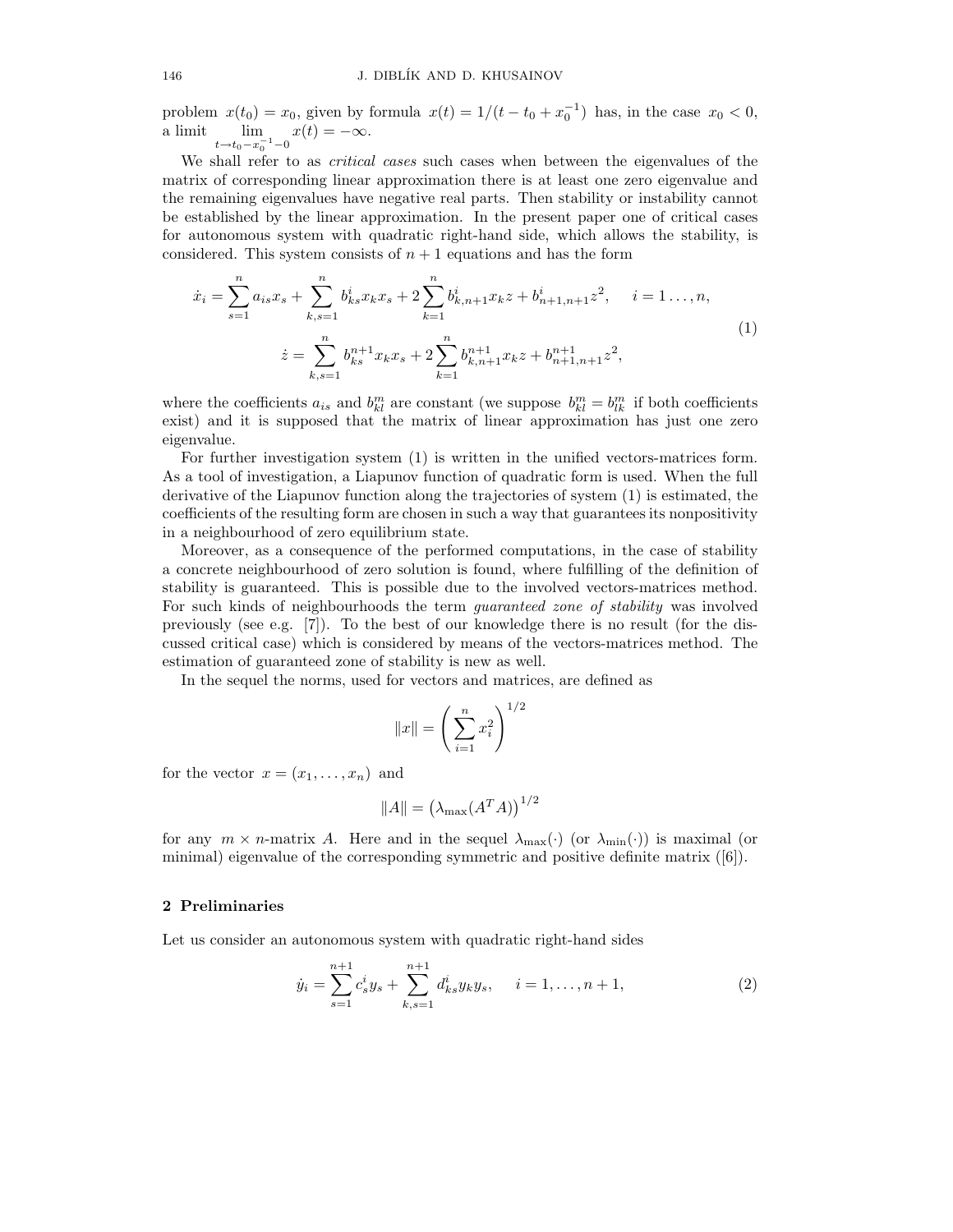where  $c_s^i$  and  $d_{ks}^i$  with  $d_{ks}^i = d_{sk}^i$ , i, k,  $s = 1, ..., n+1$  are constants.

If the matrix of linear approximation of system  $(2)$ , i.e. the matrix of the system

$$
\dot{y}_i = \sum_{s=1}^{n+1} c_s^i y_s, \quad i = 1, \dots, n+1,
$$

has just one zero eigenvalue, then there exists a linear regular transformation of the form

$$
x_i = \sum_{s=1}^{n+1} l_s^i y_s, \quad i = 1, \dots, n,
$$

$$
z = \sum_{s=1}^{n+1} l_s^{n+1} y_s,
$$

(where  $l_s^i$  and  $l_s^{n+1}$ ,  $s = 1, \ldots, n+1$ ,  $i = 1, \ldots, n$  are constants and  $x_i$ ,  $i = 1, \ldots, n$ ;  $z$  are new dependent variables) which transform this system to the system  $(1)$  (see e.g. [9]). Therefore the investigation of the system (1) instead of the general case of system (2) is well grounded.

We begin with some necessary definitions of stability. Let us consider the general system of differential equations

$$
\dot{y} = f(t, y), \quad y \in \mathbb{R}^{n+1} \tag{3}
$$

with  $f: [t^*, \infty) \times \Omega \to \mathbb{R}^{n+1}$ , where  $\Omega$  is a connected domain containing the origin of coordinates and  $f(t,0) \equiv 0$  for all  $t \in [t^*,\infty)$ . Besides it is supposed that through each point  $(t_0, y_0) \in [t^*, \infty) \times \Omega$  just one solution  $y(t) = y(t; t_0, y_0)$  passes. Maximal right-hand interval of existence of this solution we denote as  $J^+(t_0, y_0)$ . By definition,  $y(t_0; t_0, y_0) = y(t_0)$ .

**Definition 2.1** [8, 11] Solution  $y \equiv 0$  of the system (3) is called *stable* if for every  $\varepsilon > 0$  and every  $t_0 \in [t^*, \infty)$  there exists a  $\delta > 0$  such that for any  $y_0 \in \mathbb{R}^{n+1}$  with  $||y_0|| < \delta$  and for any  $t \in J^+(t_0, y_0)$  it follows:  $||y(t, t_0, y_0)|| < \varepsilon$ .

**Definition 2.2** [10,11] Solution  $y \equiv 0$  of the system (3) is called uniformly stable if for every  $\varepsilon > 0$  there exists a  $\delta > 0$  such that for any  $t_0 \in [t^*, \infty)$ ,  $y_0 \in \mathbb{R}^{n+1}$  with  $||y_0|| < \delta$  and any  $t \in J^+(t_0, y_0)$  it follows:  $||y(t, t_0, y_0)|| < \varepsilon$ .

Obviously, for the autonomous systems under consideration the notions of stability and uniform stability are equivalent. Stability of system (1) will be investigated by means of the direct (second) Liapunov method. For this the following general result is necessary.

**Theorem 2.1** [8,11] If there exist a function  $V: [t^*, \infty) \times \Omega \to \mathbb{R}^+, V \in C^1$ and an increasing continuous function  $a: \mathbb{R}^+ \to \mathbb{R}^+$  with  $a(0) = 0$  such that for all  $(t, y) \in [t^*, \infty) \times \Omega$ :

(1) 
$$
V(t, y) \ge a(||y||)
$$
;  $V(t, 0) = 0$ ;

$$
(2) \dot{V}(t, y) \leq 0,
$$

where  $\dot{V}$  is the total derivative of the function V along the trajectories of system (3), then the solution  $y \equiv 0$  of this system is stable.

Note that function  $V$  is usually called the *Liapunov* function. In addition to the establishment of the fact of stability (or asymptotic stability), the second Liapunov method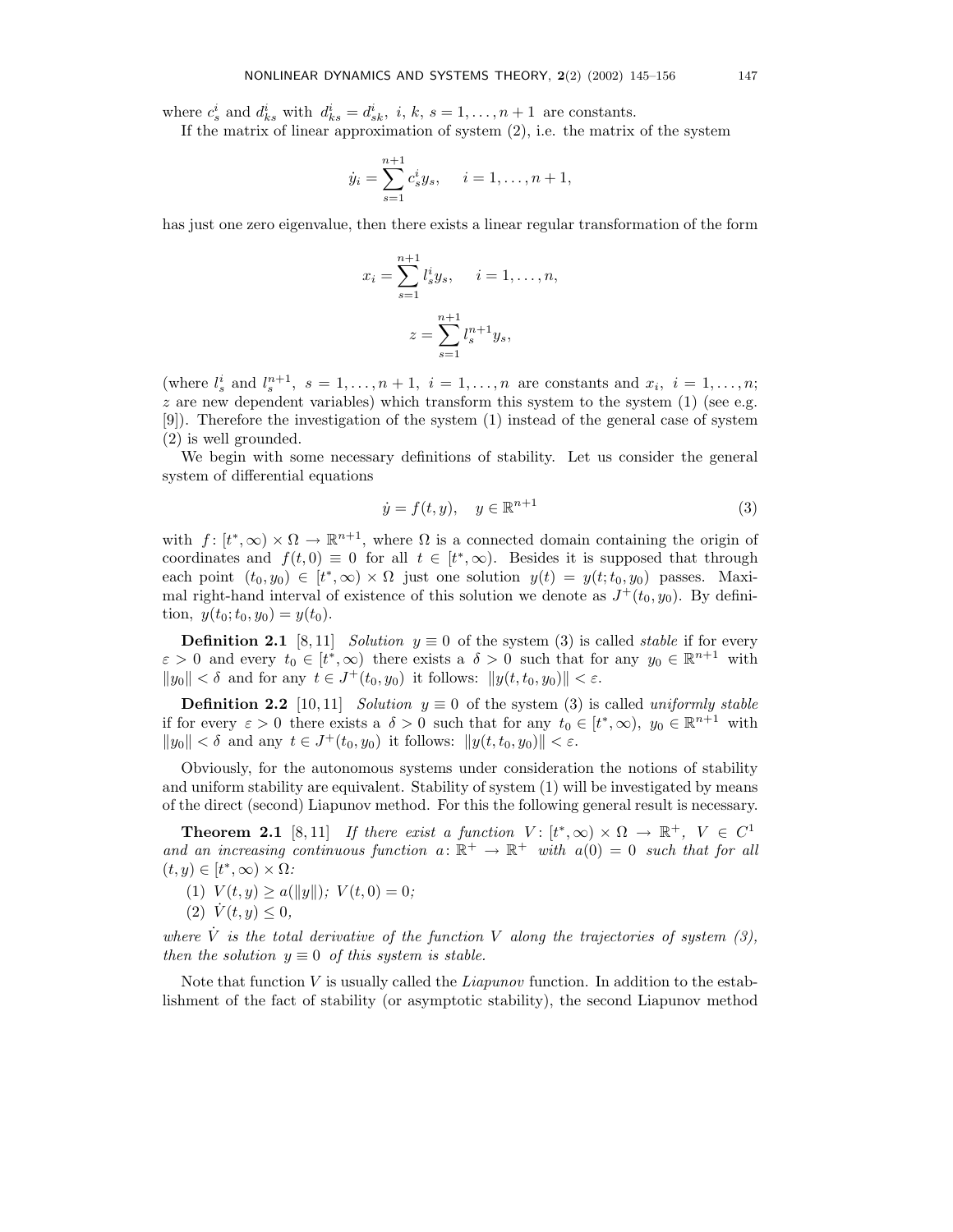gives a possibility of estimation of the domain (guaranteed zone) of stability (or asymptotic stability), i.e. gives a possibility of estimation of a set of initial data  $y_0 \in \mathbb{R}^{n+1}$  for which the corresponding definitions of stability hold. The guaranteed zone of stability can be defined with the aid of the Liapunov function as a set of  $y \in \mathbb{R}^{n+1}$  such that

$$
V(t, y) < \alpha
$$

where  $\alpha = \text{const}$ , in the situation when Theorem 2.1 is valid. If this set is equal to the space  $\mathbb{R}^{n+1}$  (i.e. if  $\alpha$  can be taken as any positive number), we say that the trivial solution is globally stable. In particular, for linear autonomous systems stability (asymptotic stability) is always global.

If the system (3) is linear and autonomous, i.e. has the form

$$
\dot{y} = Ay,
$$

where A is an  $n \times n$ -matrix, we can look for a Liapunov function of the quadratic form

$$
V(y) = y^T H y.
$$

Then

$$
\dot{V}(y) = y^T (A^T H + H A) y.
$$

Let, moreover, A be asymptotically stable (i.e. all its eigenvalues have negative real parts). Then always there exists a symmetric positive definite  $n \times n$ -matrix H such that the symmetric matrix

$$
C = -A^T H - H A
$$

is positive definite too (see [1, 2, 4, 8]). The set of the matrices  $H$ , satisfying this property, generates a convex cone (on the set of positive definite matrices) and the zero matrix serves as its vertex. The corresponding function  $V$  satisfies all conditions formulated above (in Theorem 2.1).

## 3 Matrix Forms of System (1)

Let us consider the system (1). For investigation of stability of its trivial solution it will be useful to rewrite system  $(1)$  in the vectors-matrices form. Further we will use: matrices  $X_i$ ,  $i = 1, ..., n$  of the type  $n \times n$  and  $Z_i$ ,  $i = 1, ..., n$  of the type  $n \times 1$ having the property that only the *i*-th row of which can be nonzero; symmetric matrices  $B_l, l = 1, \ldots, n+1$  of the type  $n \times n$ ; vectors  $b_l, l = 1, \ldots, n+1$  of the type  $n \times 1$ ; matrix A of the type  $n \times n$ ; vector  $\theta$  of the type  $n \times 1$ ; matrix  $\Theta$  of the type  $n \times n$  and vector x of the type  $n \times 1$ . They are defined according to the following formulas:

$$
X_i = \begin{pmatrix} 0 & 0 & \dots & 0 \\ \dots & \dots & \dots & \dots \\ x_1 & x_2 & \dots & x_n \\ \dots & \dots & \dots & \dots \\ 0 & 0 & \dots & 0 \end{pmatrix}, \quad Z_i = \begin{pmatrix} 0 \\ \vdots \\ z \\ 0 \end{pmatrix}, \quad B_l = \begin{pmatrix} b_{11}^l & b_{12}^l & \dots & b_{1n}^l \\ b_{21}^l & b_{22}^l & \dots & b_{2n}^l \\ \dots & \dots & \dots & \dots \\ b_{n1}^l & b_{n2}^l & \dots & b_{nn}^l \end{pmatrix},
$$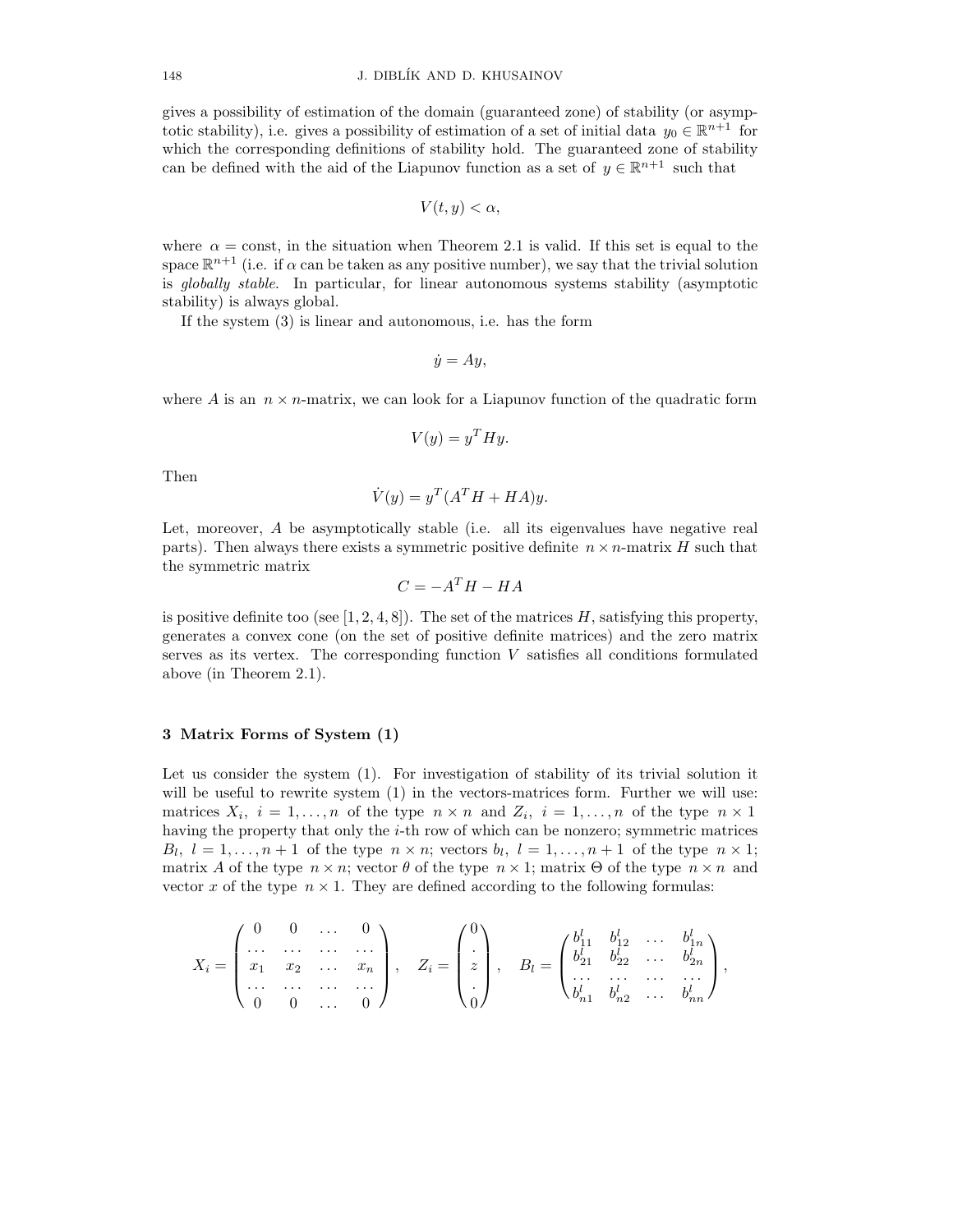$$
b_{l} = \begin{pmatrix} b_{1,n+1}^{l} \\ b_{2,n+1}^{l} \\ \vdots \\ b_{n,n+1}^{l} \end{pmatrix}, \quad A = \begin{pmatrix} a_{11} & a_{12} & \dots & a_{1n} \\ a_{21} & a_{22} & \dots & a_{2n} \\ \vdots & \vdots & \ddots & \vdots \\ a_{n1} & a_{n2} & \dots & a_{nn} \end{pmatrix}, \quad \theta = \begin{pmatrix} 0 \\ 0 \\ \vdots \\ 0 \end{pmatrix},
$$

$$
\Theta = \begin{pmatrix} 0 & 0 & \dots & 0 \\ 0 & 0 & \dots & 0 \\ \vdots & \vdots & \ddots & \vdots \\ 0 & 0 & \dots & 0 \end{pmatrix}, \quad x = \begin{pmatrix} x_{1} \\ x_{2} \\ \vdots \\ x_{n} \end{pmatrix}.
$$

Then the system (1) can be rewritten in the form

$$
\frac{d}{dt}\begin{pmatrix} x \\ z \end{pmatrix} = \begin{pmatrix} A & \theta \\ \theta^T & 0 \end{pmatrix} \cdot \begin{pmatrix} x \\ z \end{pmatrix}
$$
\n
$$
+ \begin{pmatrix} X_1 & Z_1 & \dots & X_n & Z_n & \Theta & \theta \\ \theta^T & 0 & \dots & \theta^T & 0 & x^T & z \end{pmatrix} \cdot \begin{pmatrix} B_1 & b_1 \\ b_1^T & b_{n+1,n+1}^1 \\ \dots & \dots \\ B_{n+1} & b_{n+1} \\ b_{n+1}^T & b_{n+1,n+1}^T \end{pmatrix} \cdot \begin{pmatrix} x \\ z \end{pmatrix}
$$

or in the form

$$
\frac{d}{dt}\begin{pmatrix} x \\ z \end{pmatrix} = \begin{pmatrix} A + r_{11}(x, z) & r_{12}(x, z) \\ r_{21}^T(x, z) & r_{22}(x, z) \end{pmatrix} \cdot \begin{pmatrix} x \\ z \end{pmatrix}
$$
\n(4)

with

$$
r_{11} = \sum_{l=1}^{n} (X_l B_l + Z_l b_l^T), \qquad r_{12} = \sum_{l=1}^{n} (X_l b_l + Z_l b_{n+1,n+1}^l),
$$
  
\n
$$
r_{21}^T = x^T B_{n+1} + z b_{n+1}^T, \qquad r_{22}(x, z) = x^T b_{n+1} + z b_{n+1,n+1}^{n+1}.
$$
\n(5)

## 4 Main Result

Before formulation of the main result let us introduce necessary abbreviations:

$$
\tilde{b}_{n+1} = \begin{pmatrix} b_{n+1,n+1}^1, & b_{n+1,n+1}^2, & \dots, & b_{n+1,n+1}^n \end{pmatrix}^T,
$$
\n
$$
\tilde{B}_{n+1} = \begin{pmatrix} b_{1,n+1}^1 & b_{2,n+1}^1 & \dots & b_{n,n+1}^1 \\ b_{1,n+1}^2 & b_{2,n+1}^2 & \dots & b_{n,n+1}^2 \\ \dots & \dots & \dots & \dots \\ b_{1,n+1}^n & b_{2,n+1}^n & \dots & b_{n,n+1}^n \end{pmatrix},
$$
\n
$$
R(H) = 2(\tilde{B}_{n+1}^T H + H \tilde{B}_{n+1} + B_{n+1}),
$$
\n(6)

where  $H$  is an  $\,n\times n\,$  matrix and

$$
\bar{B}^T = \begin{pmatrix} b_{11}^1 & \cdots & b_{1n}^1 & b_{21}^1 & \cdots & b_{2n}^1 & \cdots & b_{n1}^1 & \cdots & b_{nn}^1 \\ b_{11}^2 & \cdots & b_{1n}^2 & b_{21}^2 & \cdots & b_{2n}^2 & \cdots & b_{n1}^2 & \cdots & b_{nn}^2 \\ \vdots & \vdots & \vdots & \vdots & \vdots & \vdots & \vdots & \vdots & \vdots \\ b_{11}^n & \cdots & b_{1n}^n & b_{21}^n & \cdots & b_{2n}^n & \cdots & b_{n1}^n & \cdots & b_{nn}^n \end{pmatrix} . \tag{7}
$$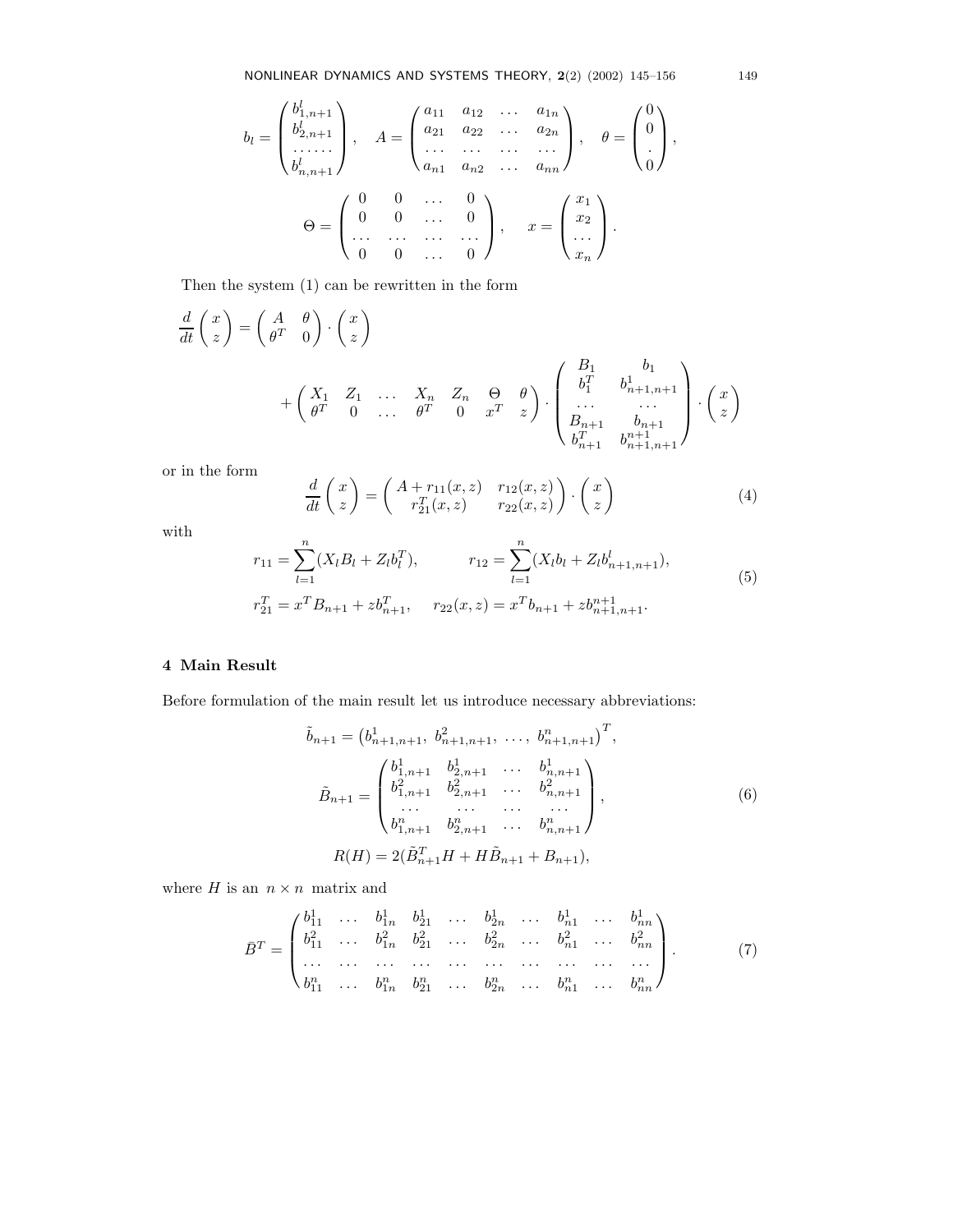Theorem 4.1 Let the matrix A be asymptotically stable and the coefficient  $b_{n+1,n+1}^{n+1} = 0$ . If there exists a symmetric positive definite  $n \times n$  matrix H such that the matrix

$$
C = -A^T H - H A
$$

is positive definite too and, moreover, the relation

$$
H\tilde{b}_{n+1} + 2b_{n+1} = 0\tag{8}
$$

holds, then the trivial solution of system  $(1)$  is stable. A guaranteed zone of stability contains an ellipse

$$
x^T H x + z^2 \le \alpha
$$

with

$$
\alpha = \frac{\lambda_{\max}(H) \cdot (\lambda_{\min}(C))^2}{\lambda_{\max}(H) ||R(H)||^2 + 4||H\overline{B}^T||^2}.
$$

Remark  $4.1$  With respect to the definition of stability we note, that if conditions of Theorem 4.1 hold, then (as it follows from the proof) for each solution  $(x, z)$  of system (1) defined by the initial data  $(t_0, x_0, z_0)$  with  $x_0^T H x_0 + z_0^2 \leq \alpha$  we have  $J^*(t_0, x_0, z_0) =$  $[t_0, \infty)$ .

Proof of Theorem 4.1 Let us seek for a Liapunov function of the hypermatrix form

$$
V(x, z) = (xT, z) \cdot \begin{pmatrix} H & \theta \\ \thetaT & h_{n+1, n+1} \end{pmatrix} \cdot \begin{pmatrix} x \\ z \end{pmatrix},
$$

where  $h_{n+1,n+1}$  is a positive constant. Its total derivative along the trajectories of system (4) takes the form

$$
\dot{V}(x,z) = (x^T, z) \cdot \left\{ \begin{pmatrix} A^T + r_{11}^T(x,z) & r_{21}(x,z) \\ r_{12}^T(x,z) & r_{22}(x,z) \end{pmatrix} \cdot \begin{pmatrix} H & \theta \\ \theta^T & h_{n+1,n+1} \end{pmatrix} + \begin{pmatrix} H & \theta \\ \theta^T & h_{n+1,n+1} \end{pmatrix} \cdot \begin{pmatrix} A + r_{11}(x,z) & r_{12}(x,z) \\ r_{21}^T(x,z) & r_{22}(x,z) \end{pmatrix} \right\} \cdot \begin{pmatrix} x \\ z \end{pmatrix}.
$$

After computing we get

$$
\dot{V}(x, z) = (x^T, z) \cdot \begin{pmatrix} g_{11}(x, z) & g_{12}(x, z) \\ g_{12}^T(x, z) & g_{22}(x, z) \end{pmatrix} \cdot \begin{pmatrix} x \\ z \end{pmatrix}
$$

with

$$
g_{11}(x, z) = (A + r_{11}(x, z))^T H + H(A + r_{11}(x, z)),
$$
  
\n
$$
g_{12}(x, z) = r_{21}(x, z)h_{n+1, n+1} + H r_{12}(x, z)
$$

and

$$
g_{22}(x, z) = 2h_{n+1, n+1}r_{22}(x, z).
$$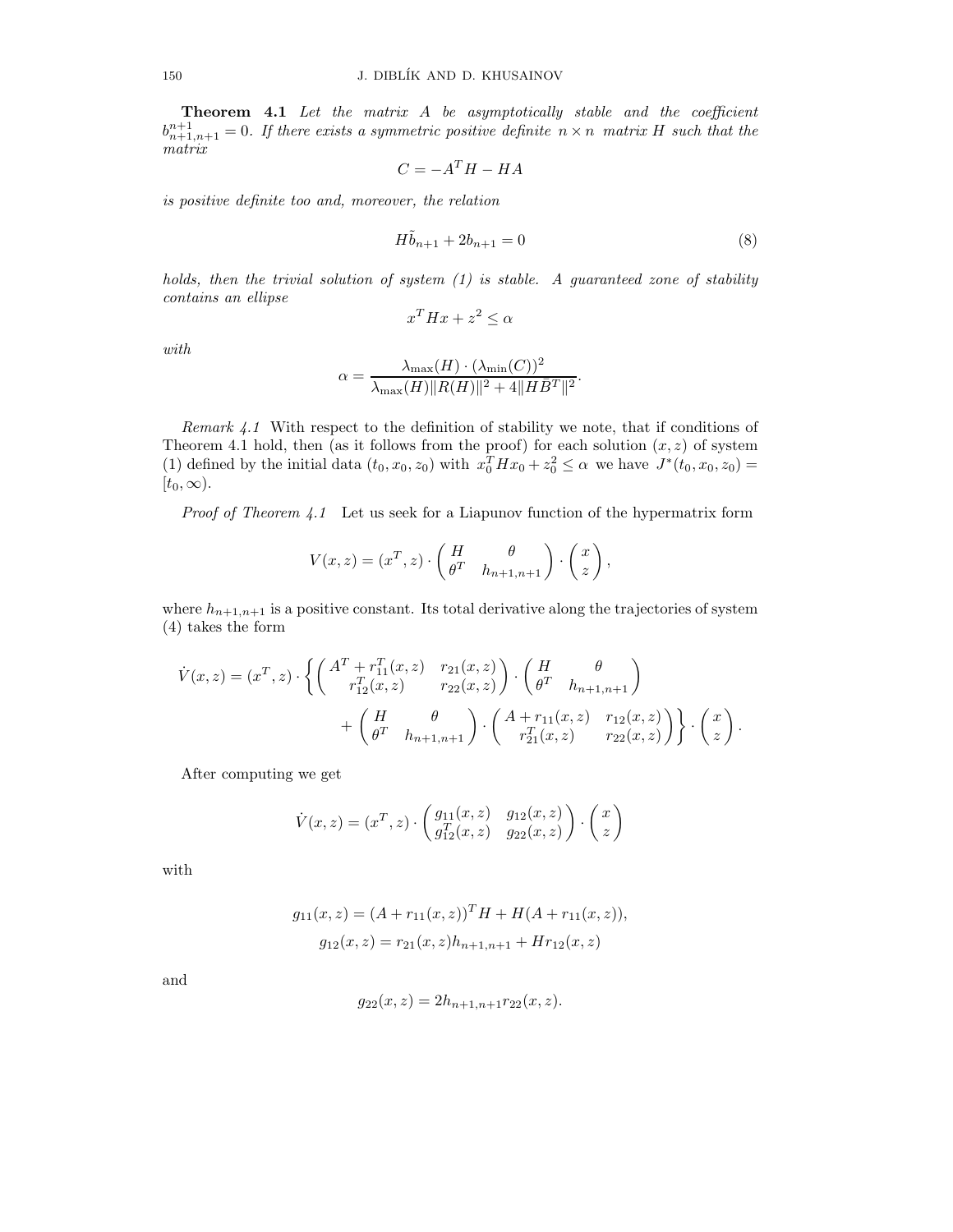With the aid of (5) we express

$$
g_{11}(x, z) = (AT H + HA) + \sum_{l=1}^{n} ((X_l B_l)T H + H(X_l B_l)) + \sum_{l=1}^{n} ((Z_l b_lT)T H + H(Z_l b_lT)),
$$
  

$$
g_{12}(x, z) = \left( h_{n+1, n+1} B_{n+1} x + H \sum_{l=1}^{n} (X_l b_l) \right) + \left( h_{n+1, n+1} b_{n+1} z + H \sum_{l=1}^{n} (Z_l b_{n+1, n+1}^l) \right)
$$

and

$$
g_{22}(x,z) = 2h_{n+1,n+1}(b_{n+1}^T x + b_{n+1,n+1}^{n+1} z).
$$

Then the total derivative takes the form

$$
\dot{V}(x, z) = x^{T} (A^{T} H + H A)x + x^{T} \Biggl\{ \sum_{l=1}^{n} ((X_{l} B_{l})^{T} H + H(X_{l} B_{l})) \Biggr\} x \n+ x^{T} \Biggl\{ \sum_{l=1}^{n} ((Z_{l} b_{l}^{T})^{T} H + H(Z_{l} b_{l}^{T})) \Biggr\} x \n+ 2x^{T} \Biggl(h_{n+1, n+1} B_{n+1} x + H \sum_{l=1}^{n} (X_{l} b_{l}) \Biggr) z \n+ 2x^{T} \Biggl(h_{n+1, n+1} b_{n+1} z + H \sum_{l=1}^{n} (Z_{l} b_{n+1, n+1}^{l}) \Biggr) z \n+ 2h_{n+1, n+1} (b_{n+1}^{T} x + b_{n+1, n+1}^{n+1} z) z^{2}.
$$

Let us consider some addends of this expression separately.

1. Symmetric matrix  $C = -A^T H - H A$  is, in accordance with conditions of Theorem 4.1, positive definite.

2. Let us denote

$$
X = \begin{pmatrix} X_1^T \\ X_2^T \\ \cdots \\ X_n^T \end{pmatrix}.
$$

Then, by using (7), we transform the expression in the second addend:

$$
\sum_{l=1}^{n} ((X_l B_l)^T H + H(X_l B_l)) = (\bar{B}^T X)^T H + H(\bar{B}^T X).
$$

3. With the aid of (6) we transform the expression in the third addend:

$$
\sum_{l=1}^{n} Z_{l} b_{l}^{T} = z \tilde{B}_{n+1}.
$$

4. For the fourth term we get

$$
2x^{T}\left(h_{n+1,n+1}B_{n+1}x + H\sum_{l=1}^{n}(X_{l}b_{l})\right)z = 2zx^{T}\left(h_{n+1,n+1}B_{n+1} + H\tilde{B}_{n+1}\right)x.
$$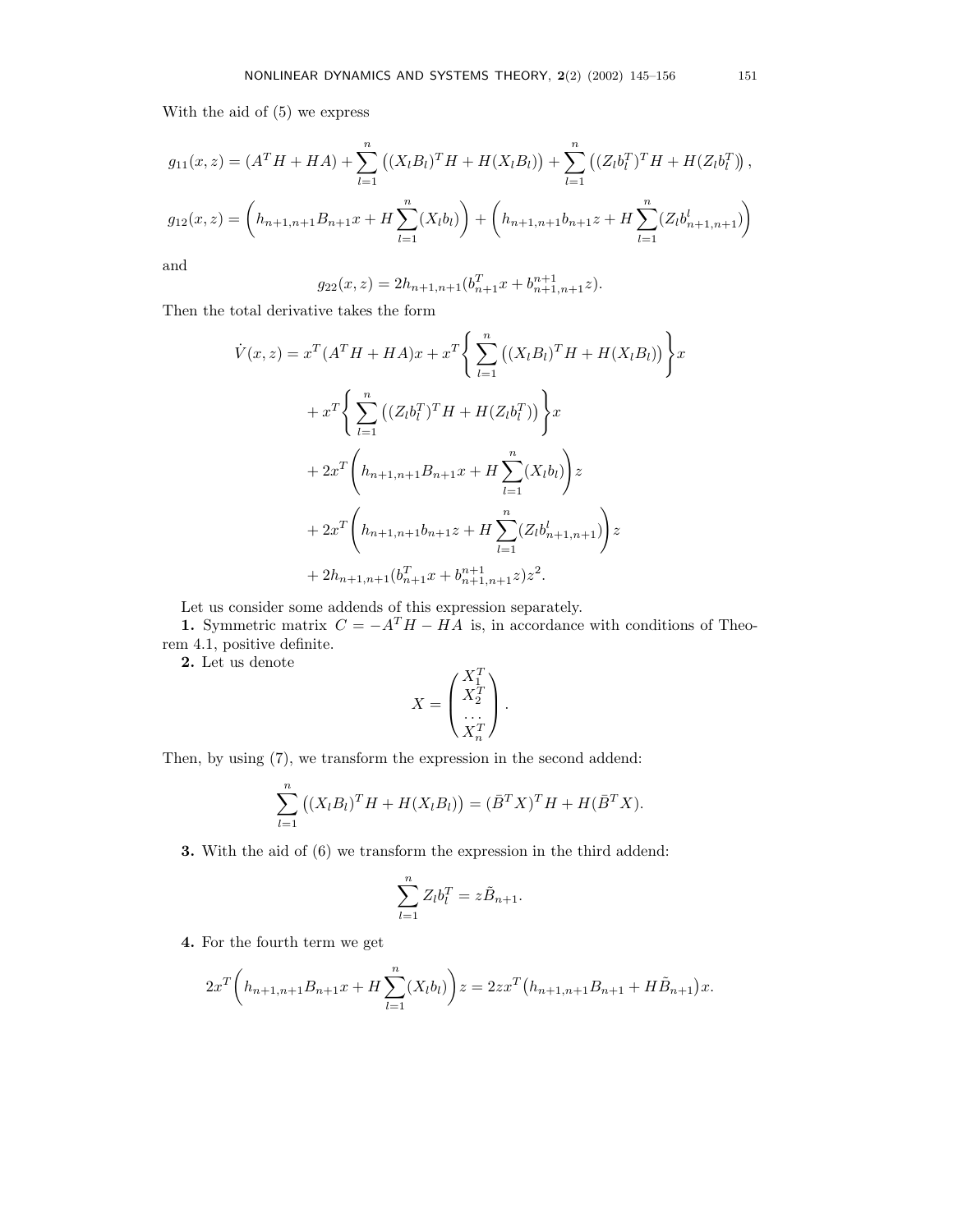5. The fifth addend turns into

$$
2x^{T}\left(h_{n+1,n+1}b_{n+1}z + H\sum_{l=1}^{n} (Z_{l}b_{n+1,n+1}^{l})\right)z = 2x^{T}\left(h_{n+1,n+1}b_{n+1} + H\tilde{b}_{n+1}\right)z^{2}.
$$

After above transformations the total derivative is simplified as

$$
\dot{V}(x,z) = -x^{T}Cx + x^{T} \left( (\bar{B}^{T}X)^{T}H + H(\bar{B}^{T}X) \right)x + zx^{T} \left( \tilde{B}_{n+1}^{T}H + H\tilde{B}_{n+1} \right)x
$$

$$
+ zx^{T} \left( 2h_{n+1,n+1}B_{n+1} + (\tilde{B}_{n+1}^{T}H + H\tilde{B}_{n+1}) \right)x
$$

$$
+ 2x^{T} \left( 2h_{n+1,n+1}b_{n+1} + H\tilde{b}_{n+1} \right)z^{2} + 2h_{n+1,n+1}b_{n+1,n+1}^{n+1}z^{3}
$$

and, finally, if we take into account (8) (since obviously it can be put  $h_{n+1,n+1} = 1$ ) and condition  $b_{n+1,n+1}^{n+1} = 0$ , it becomes

$$
\dot{V}(x,z) = -x^T \{ C - ((\bar{B}^T X)^T H + H(\bar{B}^T X)) - zR(H) \} x.
$$
\n(9)

Estimation of (9) gives (we take into account the property  $||X|| = ||x||$ )

$$
-x^T \left\{ C - \left( (\bar{B}^T X)^T H + H(\bar{B}^T X) \right) - zR(H) \right\} x
$$
  

$$
-x^T C x + x^T \left\{ \left( (\bar{B}^T X)^T H + H(\bar{B}^T X) \right) - zR(H) \right\} x
$$
  

$$
\leq -\lambda_{\min}(C) \|x\|^2 + \lambda_{\max} \left\{ \left( (\bar{B}^T X)^T H + H(\bar{B}^T X) \right) - zR(H) \right\} \|x\|^2
$$
  

$$
\leq \left( -\lambda_{\min}(C) + 2\|H\tilde{B}^T\| \cdot \|x\| + \|R(H)\| \cdot \|z\| \right) \|x\|^2.
$$

Then for stability of the system (1) it is sufficient that

$$
\lambda_{\min}(C) - 2\|H\bar{B}^{T}\|\cdot\|x\| - \|R(H)\|\cdot\|z\| \ge 0.
$$
\n(10)

Since

$$
V(x, z) = xT H x + z2 \le \lambda_{\max}(H) \|x\|^{2} + \|z\|^{2},
$$
\n(11)

as it follows from (10) and (11), a guaranteed zone of stability has the form

$$
x^T H x + z^2 \le \alpha
$$

with

$$
\alpha = \frac{\lambda_{\max}(H) \cdot (\lambda_{\min}(C))^2}{\lambda_{\max}(H) ||R(H)||^2 + 4||H\bar{B}^T||^2}.
$$

The theorem is proved.

The assertion (formulated in Remark 4.1) concerning the maximal interval of existence follows, obviously, from the method of the proof which uses the Liapunov function.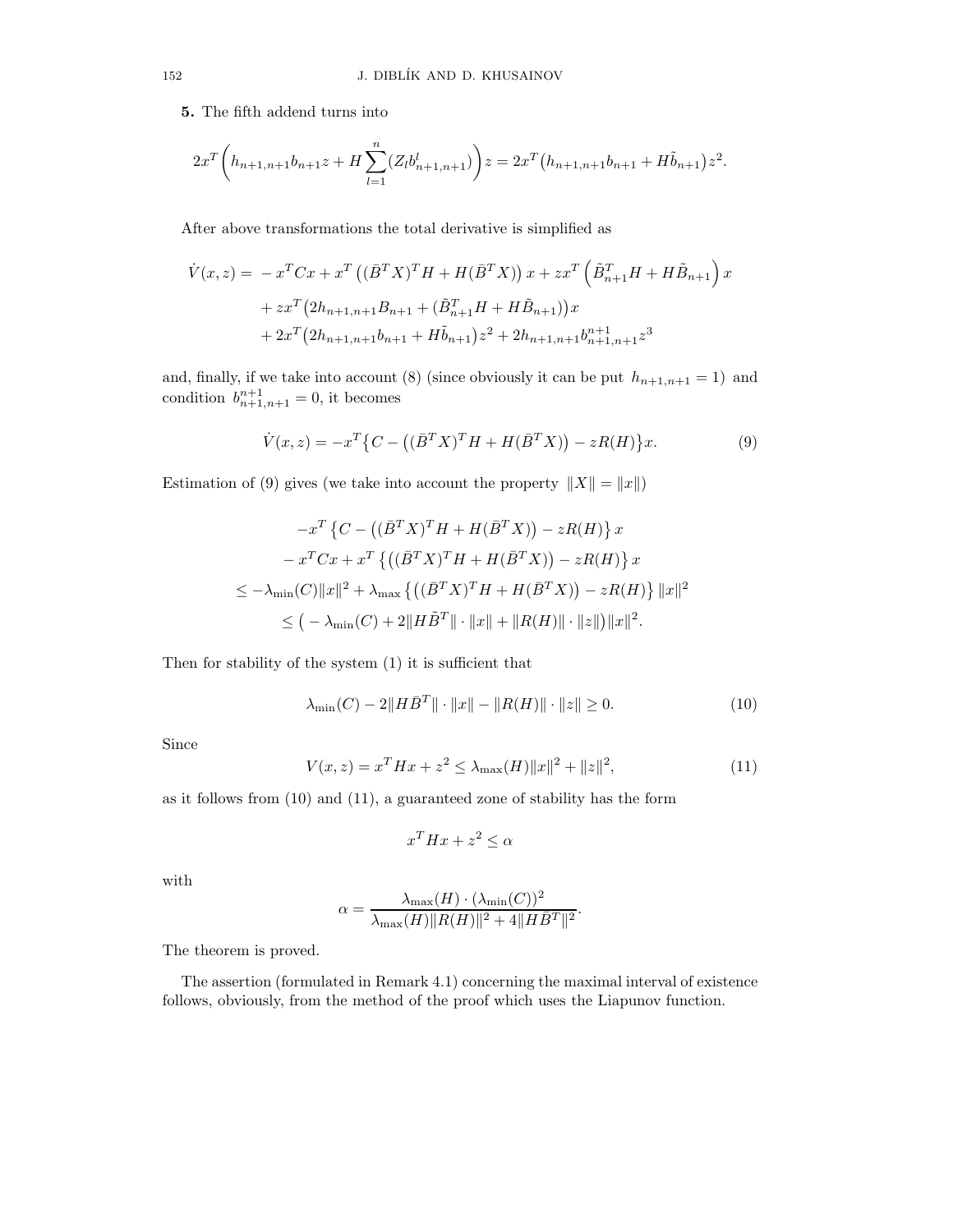**Corollary 4.1** From the proof of Theorem 4.1 and from representation  $(9)$  the following corollary follows: Let all assumptions of Theorem 4.1 be valid and, moreover,

$$
H\bar{B}^T = 0, \quad R(H) = 0.
$$

Then the trivial solution of the system  $(1)$  is globally stable. In this case for the global stability it is sufficient if the matrix  $C = -A^T H - H A$  is only positive semi-definite.

## 5 Example

Let us consider system (1) for  $n = 2$ , i.e. the system of three equations

$$
\begin{aligned}\n\dot{x} &= -x + ay + b_{11}^1 x^2 + b_{22}^1 y^2 + b_{33}^1 z^2 + 2b_{12}^1 xy + 2b_{13}^1 xz + 2b_{23}^1 yz, \\
\dot{y} &= -y + b_{11}^2 x^2 + b_{22}^2 y^2 + b_{33}^2 z^2 + 2b_{12}^2 xy + 2b_{13}^2 xz + 2b_{23}^2 yz, \\
\dot{z} &= b_{11}^3 x^2 + b_{22}^3 y^2 + b_{33}^3 z^2 + 2b_{12}^3 xy + 2b_{13}^3 xz + 2b_{23}^3 yz,\n\end{aligned}\n\tag{12}
$$

where a,  $b_{ij}^k$ , i, j,  $k = 1, 2, 3$ ,  $i \leq j$  are constants,  $a > 0$  and  $b_{33}^2 \neq 0$ . As it follows from Theorem 4.1, the stability of trivial solution of system (12) will be proved if there exists a symmetric positive definite matrix

$$
H = \begin{pmatrix} h_{11} & h_{12} \\ h_{21} & h_{22} \end{pmatrix}
$$

such that the matrix  $C = -A^T H - H A$  is positive definite too and, except for

$$
b_{33}^3 = 0, \quad H\tilde{b}_3 + 2b_3 = 0 \tag{13}
$$

with  $b_3^T = (b_{13}^3, b_{23}^3)$  and  $\tilde{b}_3^T = (b_{33}^1, b_{33}^2)$ . It is easy to see that

$$
C = \begin{pmatrix} 2h_{11} & 2h_{12} - ah_{11} \ 2h_{12} - ah_{11} & 2(h_{22} - ah_{12}) \end{pmatrix}.
$$

Combining conditions for positive definiteness of matrix  $C$  and conditions (13) we get (note that from the existence of positive definite matrix C follows the existence of positive definite matrix  $H$  – see end of the Section 2):

$$
\begin{cases}\nh_{11} > 0, \\
4h_{11}(h_{22} - ah_{12}) - (2h_{12} - ah_{11})^2 > 0, \\
h_{11}b_{33}^1 + h_{12}b_{33}^2 = -2b_{13}^3, \\
h_{12}b_{33}^1 + h_{22}b_{33}^2 = -2b_{23}^3.\n\end{cases} \tag{14}
$$

The last two equations yield

$$
h_{12} = -\frac{1}{b_{33}^2} (h_{11}b_{33}^1 + 2b_{13}^3),
$$
  
\n
$$
h_{22} = \frac{1}{(b_{33}^2)^2} [(b_{33}^1)^2 h_{11} + 2(b_{33}^1 b_{13}^3 - b_{23}^3 b_{33}^2)].
$$
\n(15)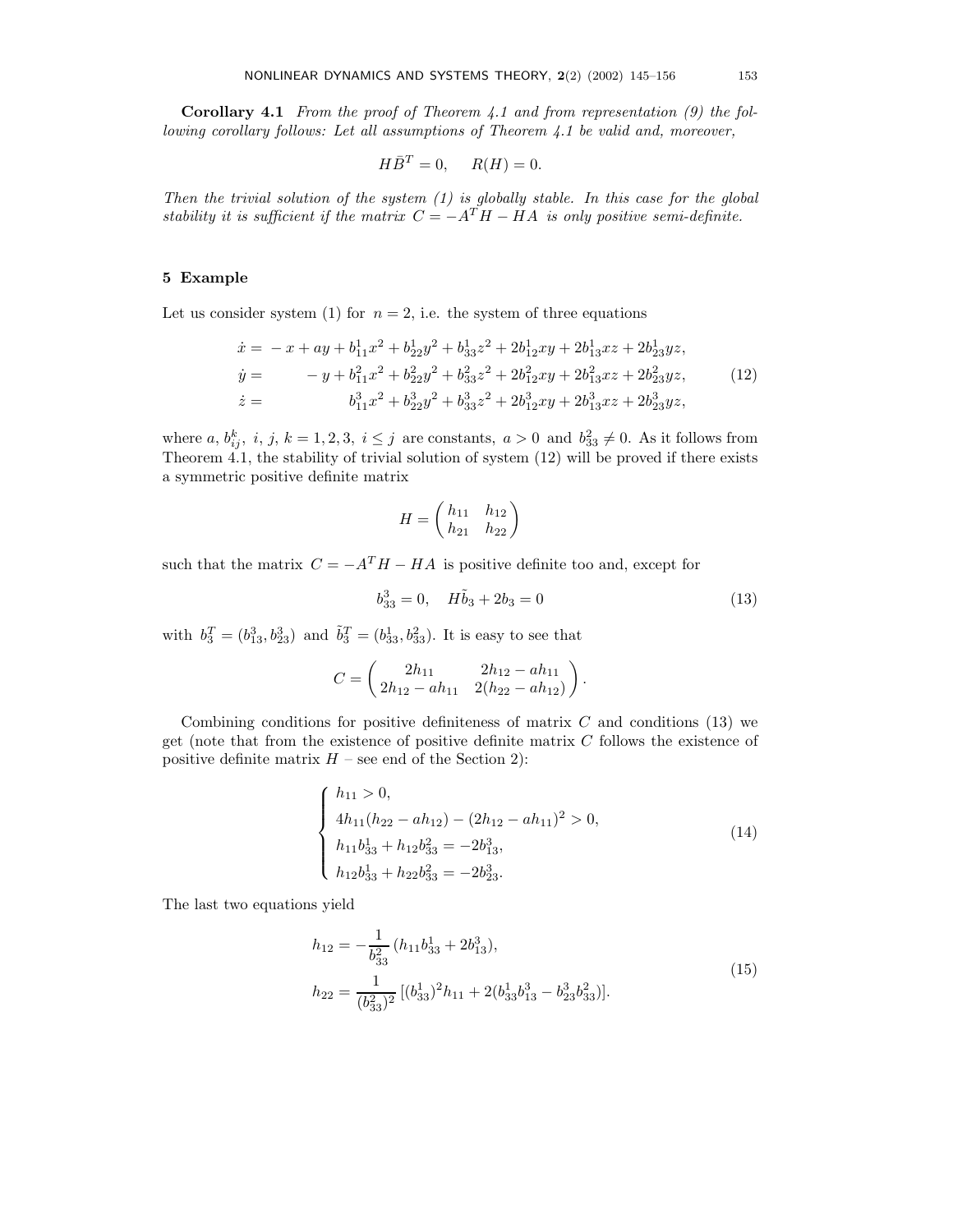With the aid of (15) and the second inequality in (14) we obtain:

$$
a^2h^2_{11}+\frac{8}{(b_{33}^2)^2}\,(b_{33}^1b_{13}^3+b_{23}^3b_{33}^2)h_{11}+16\left(\frac{b_{13}^3}{b_{33}^2}\right)^2<0.
$$

Then, for  $h_{11} > 0$ ,

$$
b_3^T\tilde{b}_3=b_{13}^3b_{33}^1+b_{23}^3b_{33}^2<-a|b_{13}^3b_{33}^2|
$$

is necessary and sufficient. Using the vectors  $b_3$  and  $\tilde{b}_3$  we see that  $h_{11}$  can vary within the interval

$$
-\frac{4}{a^2} \cdot \left[ \frac{b_3^T \tilde{b}_3}{(b_{33}^2)^2} + \sqrt{\left[ \frac{b_3^T \tilde{b}_3}{(b_{33}^2)^2} \right]^2 - a^2 \left( \frac{b_{13}^3}{b_{33}^2} \right)^2} \right] < h_{11}
$$
  

$$
< -\frac{4}{a^2} \cdot \left[ \frac{b_3^T \tilde{b}_3}{(b_{33}^2)^2} - \sqrt{\left[ \frac{b_3^T \tilde{b}_3}{(b_{33}^2)^2} \right]^2 - a^2 \left( \frac{b_{13}^3}{b_{33}^2} \right)^2} \right].
$$
 (16)

So, for stability of the trivial solution of system (12) the following conditions are sufficient

$$
b_{33}^3 = 0,
$$
  
\n
$$
b_3^T \tilde{b}_3 < -a|b_{13}^3 b_{33}^2|.
$$
\n(17)

Remark 5.1 The first two inequalities in (14) define a convex cone in the space  $(h_{11}, h_{12}, h_{22})$  with the vertex at the origin. Next two equations define a straight line in this space. Consequently, geometrically relations (14) express the conditions of an intersection of a straight line and a cone.

Let us consider a partial case of the system (12) when  $B_1 = B_2 = B_3 = \tilde{B}_3 = 0$  and  $b_{33}^3 = 0$ . Then  $H\overline{B}^T = 0$ ,  $R(H) = 0$  and the system has the form

$$
\begin{aligned}\n\dot{x} &= -x + ay + b_{33}^1 z^2, \\
\dot{y} &= -y + b_{33}^2 z^2, \\
\dot{z} &= 2b_{13}^3 x z + 2b_{23}^3 y z.\n\end{aligned} \tag{18}
$$

Suppose that  $b_{33}^1$ ,  $b_{33}^2$ ,  $b_{13}^3$  and  $b_{23}^3$  satisfy conditions (17). Let  $h_{11}$  be taken in accordance with inequalities (16) and compute  $h_{12}$  and  $h_{22}$  by formulas (15). Then the corresponding Liapunov function has the form

$$
V(x, y, z) = h_{11}x^2 + 2h_{12}xy + h_{22}y^2 + z^2
$$

and its derivative is

$$
\dot{V}(x,y,z) = -2\bigg\{h_{11}x^2 + 2\bigg(h_{12} - \frac{1}{2}ah_{11}\bigg)xy + (h_{22} - ah_{12})y^2\bigg\}.
$$

This derivative is negative semi-definite in  $\mathbb{R}^3$ , i.e. the trivial solution of (18) is globally stable. This is in accordance with Corollary 4.1.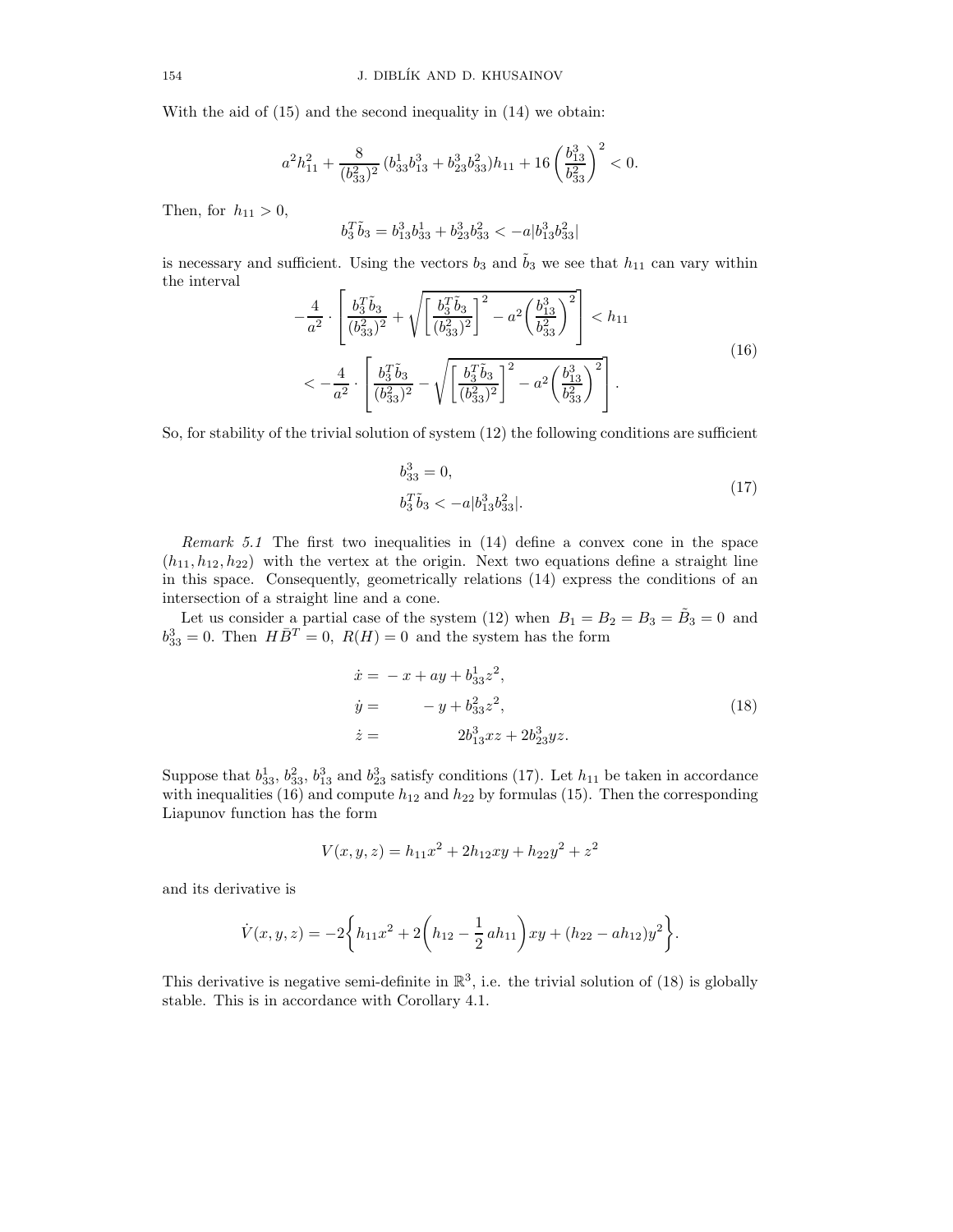Stationary points of (18) are solutions of the system

$$
-x + ay + b_{33}^{1}z^{2} = 0,
$$
  

$$
-y + b_{33}^{2}z^{2} = 0,
$$
  

$$
2b_{13}^{3}xz + 2b_{23}^{3}yz = 0.
$$

Seeking for the stationary point of this system we see that, in view of the inequality in (17), the stationary point is the only one – namely, the origin of coordinates.

Let us consider some of possible *limiting* cases.

1. Suppose that instead of inequality the equality in (17) holds and, moreover,

$$
b_3^T \tilde{b}_3 = b_{13}^3 b_{33}^1 + b_{23}^3 b_{33}^2 = -a b_{13}^3 b_{33}^2 \quad \text{and} \quad b_{13}^3 b_{33}^2 > 0. \tag{19}
$$

Then there exists a set of stationary points which lies on the curve

$$
x = (ab_{33}^2 + b_{33}^1)z^2
$$
,  $y = b_{33}^2z^2$ ,  $-\infty < z < \infty$ .

In accordance with (16) we put (as a limiting case)

$$
h_{11}=-\frac{4}{a^2}\cdot\frac{b_3^T\tilde{b}_3}{(b_{33}^2)^2}=\frac{4}{a}\cdot\frac{b_{13}^3}{b_{33}^2}.
$$

Then formulas (15) give

$$
h_{12} = -\frac{2b_{13}^3}{b_{33}^2} \left(\frac{2}{a} \cdot \frac{b_{33}^3}{b_{33}^2} + 1\right),
$$
  
\n
$$
h_{22} = \frac{2}{(b_{33}^2)^2} \left(\frac{2}{a} \cdot \frac{b_{13}^3 (b_{33}^1)^2}{b_{33}^2} + b_{33}^1 b_{13}^3 - b_{23}^3 b_{33}^2\right).
$$
\n(20)

Conditions of positivity definiteness of the Liapunov function have the form

$$
h_{11} > 0, \quad h_{11}h_{22} - h_{12}^2 > 0. \tag{21}
$$

If we take into account (20), these inequalities take the form

$$
b_{13}^3b_{33}^2>0,\quad \frac{2}{a}\cdot\frac{b_{13}^3}{(b_{33}^2)^3}\cdot (b_{13}^3b_{33}^1+b_{23}^3b_{33}^2)+\frac{(b_{13}^3)^2}{(b_{33}^2)^2}<0.
$$

If (19) holds, then the second inequality turns into

$$
-\frac{(b_{13}^3)^2}{(b_{33}^2)^2}<0
$$

and always holds. So, if (19) holds, the trivial solution of the system (18) is globally stable.

2. Suppose that instead of inequality the equality in (17) holds and, moreover,

$$
b_3^T \tilde{b}_3 = b_{13}^3 b_{33}^1 + b_{23}^3 b_{33}^2 = a b_{13}^3 b_{33}^2 \quad \text{and} \quad b_{13}^3 b_{33}^2 < 0. \tag{22}
$$